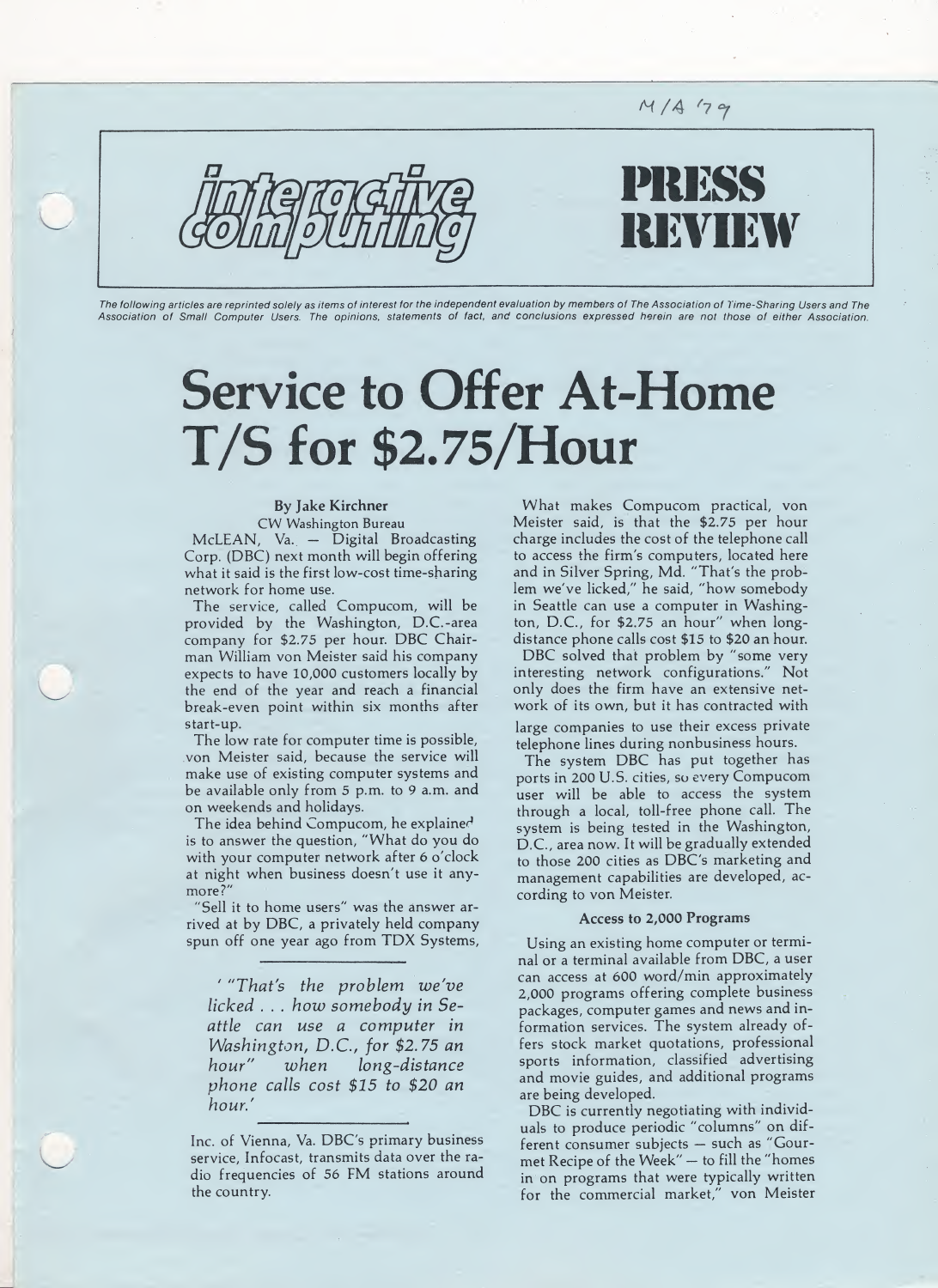said. The 2,000 currently available programs are indexed in a "very, very simple tree" which contains 24 "master libraries," each having 10 to 200 subheadings (programs).

Compucom is based on an undisclosed number of Prime Computer, Inc. Model 500, Honeywell, Inc. 1648 and Tandem Computers, Inc. minicomputers.The system presently offers about 4,000 ports, which von Meister reckons as capable of serving 50,000 customers. The system can be ex panded almost infinitely, he said, by adding more computer power.

#### Terminals Available

DBC is also offering a range of equipment for the user of the system. The Source 1, an alphanumeric keypad manufactured by Hazeltine Corp., is available from DBC for \$595. On a lease-purchase plan, the Source 1, which comes with an acoustic coupler and a hook-up for the user's television, costs \$90 down and about \$13/mo on a five-year basis.

Another terminal, the Source 2, described by von Meister as a "full-blown CRT of high commercial quality," costs \$950. DBC will also provide a selection of two printers manufactured by Centronics Data .Com puter Corp. and Anadex, Inc. The printers will operate at 30 char./sec.

If a customer has his own terminat or home

'When a user opens his account with Compucom, he provides his Visa, Master Charge or American Express card number. At the end of each month DBC will compute the user's bill and enter it on a master billing tape, which will be taken to a bank; the billing will be processed through the credit card companies/

computer, he can access Compucom for a \$100 installation charge which does not include an acoustic coupler. Couplers can be purchased from DBC, von Meister added.

User access to the system is established through a unique identification number and a password supplied by the firm. The user is billed for computer time in one-minute increments. When a user opens his account with Compucom, he provides his Visa, Master Charge or American Express card num ber. At the end of each month DBC will compute the user's bill and enter it on a master billing tape, which will be taken to a bank; the billing will be processed through the credit card companies.

By not having to handle the billing directly, von Meister said, DBC can operate with a low overhead. Estimating an average 20 hours per month per user, he projected revenues of about \$275,000/mo once the system has 10,000 users.

Such projections are not at all unrealistic in the face of the demand for Compucom that has developed since the service was first publicized last month, according to von Meister. "We're being bugged to death" by people wanting to sign up, he said. "The problem is we don't have enough equipment yet.

"The problem is that the logistics of the marketing of something of this size are substantial. So we're going to go city by city, and Washington is the first market, which is natural because we're head-

quartered here," von Meister pointed out.

'Compucom will then be offered in one other city, perhaps Detroit, before being made available in New York City, which von Meister described as "the next logical

place to go."

The service is now being used on an "experimental" basis in Washington, where "we've got about 50 people who are fiddling with it and helping us debug" the manuals and literature, he added.

Besides the low cost of the service, one of its big attractions is that it is completely in teractive, according to von Meister. It offers an "elec tronic mail box" through

which users can leave messages for each other.

In addition, a program called Chat offers "direct interaction." After calling up Chat on his terminal, a user can punch in the code number of another user and communicate directly.

In this regard, Compucom is much more advanced and attractive than the videotext and teletext systems being tested in Europe, von Meister claimed. "You're not just look-

ing up information" as with those systems.

In addition, von Meister contended Compucom will be superior to any commercially available personal computer. "We have Cobol, Basic, Fortran, PL/I, RPG, Teach and several other languages, and they are much easier to use than micro assembly language and micro levels of the higher level compilers such as Fortran and Basic," he said.

Reprinted with permission from Computerworld, January 1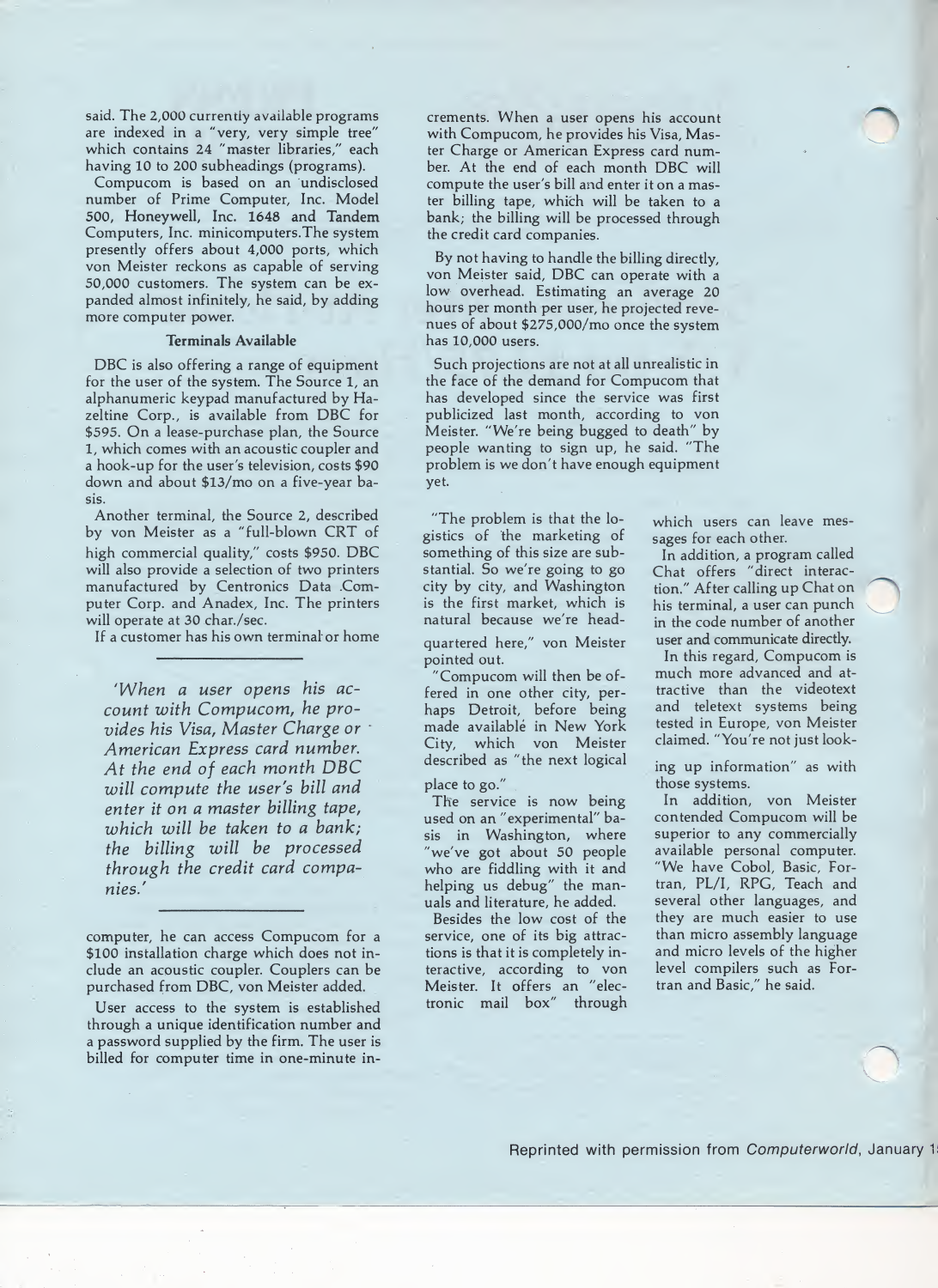## User Learns Cost Isn't Everything

 $\label{eq:3.1} \begin{split} \frac{1}{2} \left( \frac{d^2}{2} \right)^2 & = \frac{d^2}{2} \left( \frac{d^2}{2} \right)^2 + \frac{d^2}{2} \left( \frac{d^2}{2} \right)^2 + \frac{d^2}{2} \left( \frac{d^2}{2} \right)^2 + \frac{d^2}{2} \left( \frac{d^2}{2} \right)^2 + \frac{d^2}{2} \left( \frac{d^2}{2} \right)^2 + \frac{d^2}{2} \left( \frac{d^2}{2} \right)^2 + \frac{d^2}{2} \left( \frac{d^2}{2} \right)^2$ 

#### By Ann Dooley CW Staff

DUNDEE, Ill. — For a microcomputer user here, trying to buy micro equipment as cheaply as possible was the most expensive decision he ever made.

Kenneth Sibrava, president of Synersystems, bought equipment from a wholesaler instead of the manufacturer and received more than he bargained for in malfunctioning equipment, misleading promises and costly time delays.

A year ago Sibrava and his associate, Dennis Pikarski, decided to form a consulting firm and service bureau to provide accounting and business functions to doctors, lawyers and other small or medium-size businesses in this Chicago suburb. Sibrava planned to use a series of microcomputers linked together to maintain a low overhead.

Although Sibrava and Pikarski had some DP background, they had difficulty selecting the microcomputer equipment needed to set up their business. "The mi-

cro industry is like a jungle," Sibrava said.

After looking at equipment from a number of companies, including Texas Instruments, Inc., Intel Corp. and Imsai Manufacturing Corp., as well as talking to both manufacturers and dealers, Sibrava decided to use Cromemco, Inc. equipment. "It came down to a price com parison. The Cromemco equipment does as much as most others and costs a lot less," Sibrava said.

#### Right Choice, Wrong Source

The choice itself was the right one, according to Sibrava: "I'm still amazed I got equipment that does what it does for the price. The mistake we made, however, was trying to get by even cheaper."

At the time, the company needed a certain amount of equipment but had only a limited amount of money. "We decided to go strictly by price and to purchase most of the equipment from a Syracuse, N.Y. wholesaler," he said, but declined to name the wholesaler because he is considering suing the organization.

Sibrava agreed to buy two Cromemco computers  $-$  a Z-2-fully assembled factory unit and a Z-2D kit. The fully assembled unit malfunctioned as soon as it arrived; it was later found to have been assembled in the wholesaler's shop and not in the factory at all, according to Sibrava.

The kit's seals had been broken, working parts had been replaced with defective ones and the wholesaler had sold memory that wasn't even compatible with the equipment, he charged.

It took more than two months to get all the parts and then everything malfunctioned at least once, including all the memory boards, controller boards, disk drives and CPUs, Sibrava said.

#### Manufacturer to the Rescue

Since the wholesaler was completely un cooperative and refused to do anything

> about the equipment, "in desperation I called Cromemco, not knowing what to expect since it really wasn't the manufacturer's problem," Sib rava recalled.

Cromemco's people in Mountain View, Calif., were hesitant at first, but after Sibrava talked to Cromemco's customer support engineer, Allen O'Neill, help began arriving. Cromemco replaced the defective parts, many at no cost.

"The people there kept tell ing me they couldn't believe the poor job that had been done just in assembling the Z-2," Sibrava said.

Once most of the parts had been replaced, O'Neill spent several days working with the system and looking for bugs.

"If it hadn't been for the fac tory, <sup>I</sup> would have jumped off

#### a bridge," Sibrava admitted.

#### Behind Schedule

So many things had gone wrong at the beginning that it took a lot of extra testing and debugging to get the system going. As a result, Sibrava and Pikarski have fallen far behind schedule.

There are customers waiting for the service, but even now that the system is up and running I'm hesitant to open for business because I want to be sure nothing more will go wrong," Sibrava said.

The complete system consists of seven micros hooked together. Each is assigned an individual task. One micro supports one software function and then turns the data over to the next micro for further processing. The system can handle quite a bit of data at a lower cost, he noted.

On looking back at his money-saving idea, Sibrava said, "I've learned a lot from this whole thing — the hard way."

One lesson he learned is that cost isn't everything; although there was a \$5,000 difference between buying from the wholesaler and buying from the factory, the time and aggravation added up to a lot more, he said.

"I've also learned to check for references. We had done a little checking on the wholesaler, but he refused to give us any references, saying it wasn't worth his time to fool around with them. From now on we'll know better," Sibrava said.